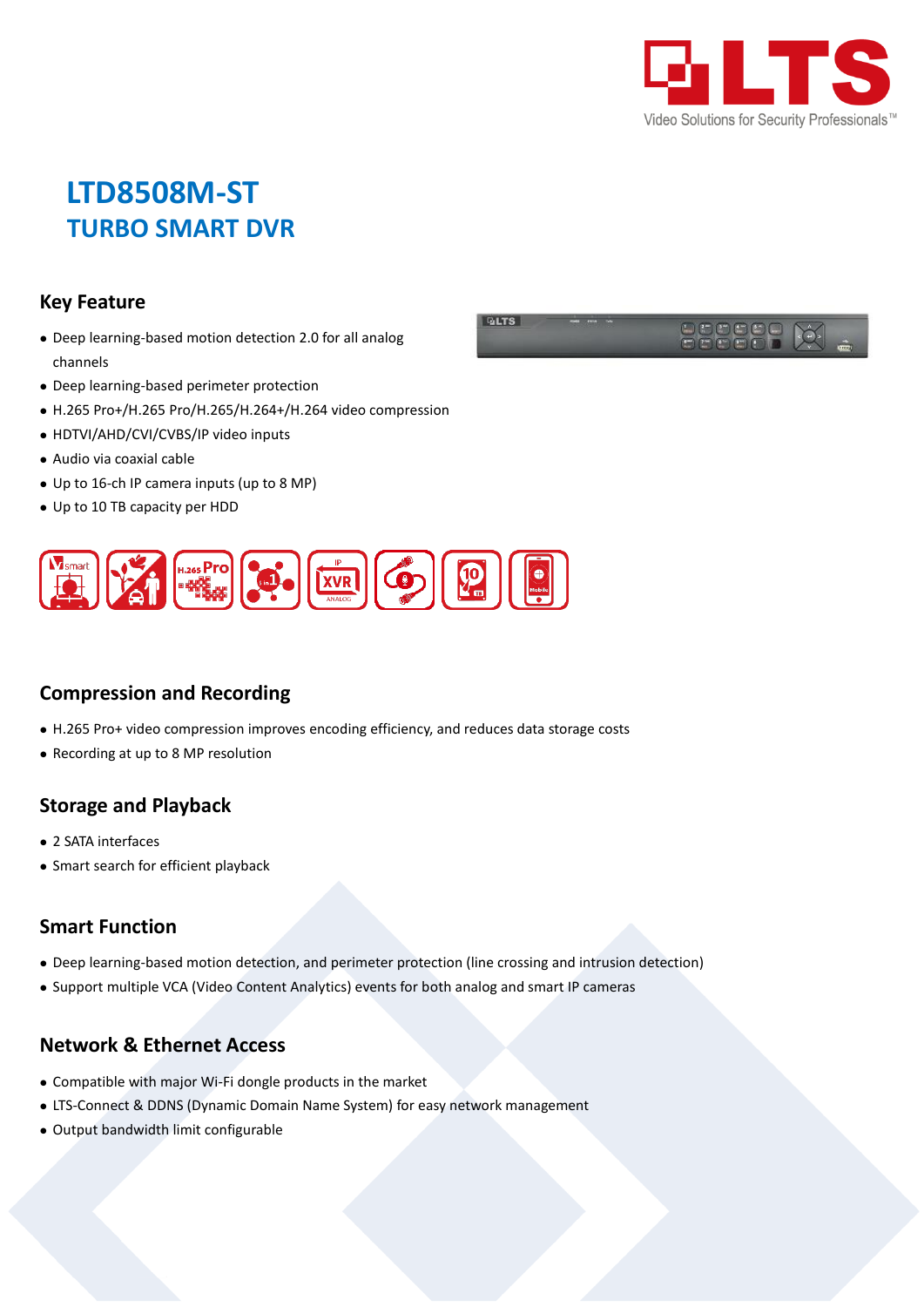

## **Specification**

| <b>Model</b>                            | <b>LTD8508M-ST</b>                                                             |  |  |  |  |  |
|-----------------------------------------|--------------------------------------------------------------------------------|--|--|--|--|--|
| <b>Motion Detection 2.01</b>            |                                                                                |  |  |  |  |  |
| <b>Human/Vehicle Analysis</b>           | Deep learning-based motion detection 2.0 is enabled by default for all analog  |  |  |  |  |  |
|                                         | channels, it can classify human and vehicle, and extremely reduce false alarms |  |  |  |  |  |
|                                         | caused by objects like leaves and lights;                                      |  |  |  |  |  |
|                                         | Quick search by object or event type is supported;                             |  |  |  |  |  |
| <b>Perimeter Protection<sup>1</sup></b> |                                                                                |  |  |  |  |  |
| <b>Human/Vehicle Analysis</b>           | Up to 4-ch                                                                     |  |  |  |  |  |
| <b>Recording</b>                        |                                                                                |  |  |  |  |  |
| <b>Video compression</b>                | H.265 Pro+/H.265 Pro/H.265/H.264+/H.264                                        |  |  |  |  |  |
|                                         | Main stream:                                                                   |  |  |  |  |  |
|                                         | 8 MP@8 fps/5 MP@12 fps/4 MP@15 fps/3 MP@18 fps                                 |  |  |  |  |  |
| <b>Encoding resolution</b>              | 1080p/720p/WD1/4CIF/VGA/CIF@25 fps (P)/30 fps (N)                              |  |  |  |  |  |
|                                         | Sub-stream:                                                                    |  |  |  |  |  |
|                                         | WD1/4CIF/CIF@25 fps (P)/30 fps (N)                                             |  |  |  |  |  |
| Video bit rate                          | 32 Kbps to 10 Mbps                                                             |  |  |  |  |  |
| Dual stream                             | Support                                                                        |  |  |  |  |  |
| <b>Stream type</b>                      | Video, Video & Audio                                                           |  |  |  |  |  |
| <b>Audio compression</b>                | G.711u                                                                         |  |  |  |  |  |
| <b>Audio bit rate</b>                   | 64 Kbps                                                                        |  |  |  |  |  |
| <b>Video and Audio</b>                  |                                                                                |  |  |  |  |  |
|                                         | 4-ch (up to 12-ch)                                                             |  |  |  |  |  |
|                                         |                                                                                |  |  |  |  |  |
| IP video input <sup>2</sup>             | Enhanced IP mode on:                                                           |  |  |  |  |  |
|                                         | 8-ch (up to 16-ch), each up to 4 Mbps                                          |  |  |  |  |  |
|                                         | Up to 8 MP resolution                                                          |  |  |  |  |  |
|                                         | Support H.265+/H.265/H.264+/H.264 IP cameras                                   |  |  |  |  |  |
| Analog video input                      | 8-ch                                                                           |  |  |  |  |  |
|                                         | BNC interface (1.0 Vp-p, 75 $\Omega$ ), supporting coaxitron connection        |  |  |  |  |  |
| <b>HDTVI</b> input                      | 8 MP, 5 MP, 4 MP, 3 MP, 1080p@30 fps, 1080p@25 fps, 720p@60 fps, 720p@50 fps,  |  |  |  |  |  |
|                                         | 720p@30 fps, 720p@25 fps                                                       |  |  |  |  |  |
| <b>AHD input</b>                        | 5 MP, 4 MP, 1080p@25 fps, 1080p@30 fps, 720p@25 fps, 720p@30 fps               |  |  |  |  |  |
| <b>HDCVI input</b>                      | 4 MP, 1080p@25 fps, 1080p@30 fps, 720p@25 fps, 720p@30 fps                     |  |  |  |  |  |
| <b>CVBS input</b>                       | PAL/NTSC                                                                       |  |  |  |  |  |
| <b>CVBS output</b>                      | 1-ch, BNC (1.0 Vp-p, 75 Ω),                                                    |  |  |  |  |  |
|                                         | resolution: PAL: 704 × 576, NTSC: 704 × 480                                    |  |  |  |  |  |
| <b>VGA output</b>                       | 1-ch, 1920 × 1080/60Hz,                                                        |  |  |  |  |  |
|                                         | 1280 × 1024/60Hz,                                                              |  |  |  |  |  |
|                                         | 1280 × 720/60Hz,                                                               |  |  |  |  |  |
|                                         | $1024 \times 768/60$ Hz                                                        |  |  |  |  |  |
|                                         | HDMI/VGA simultaneous output                                                   |  |  |  |  |  |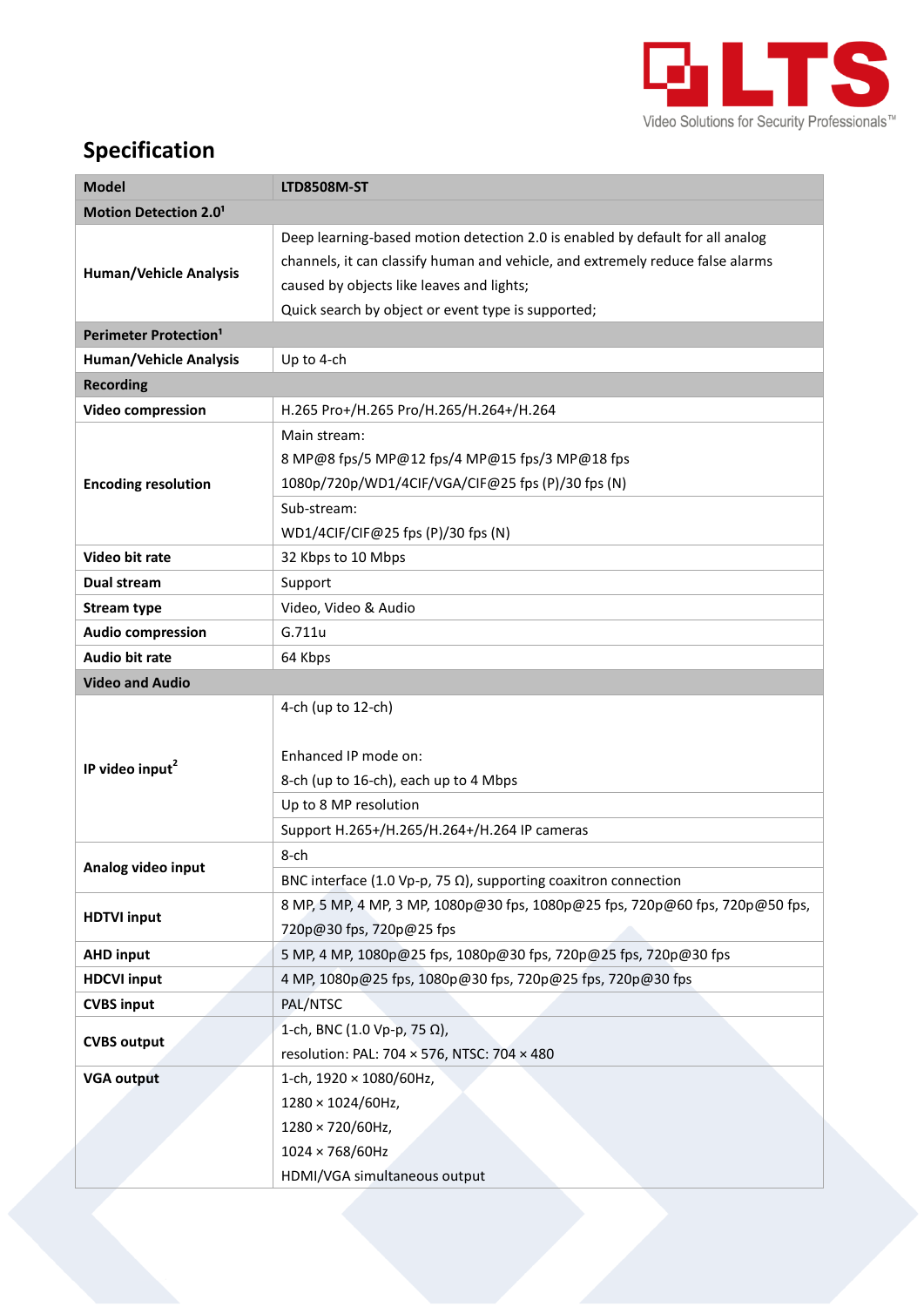

| <b>HDMI</b> output                  | 1-ch, 4K (3840 × 2160)/30Hz,                                                      |  |  |  |  |
|-------------------------------------|-----------------------------------------------------------------------------------|--|--|--|--|
|                                     | 2K (2560 × 1440)/60Hz,                                                            |  |  |  |  |
|                                     | 1920 × 1080/60Hz,                                                                 |  |  |  |  |
|                                     | 1280 × 1024/60Hz,                                                                 |  |  |  |  |
|                                     | 1280 × 720/60Hz,                                                                  |  |  |  |  |
|                                     | $1024 \times 768/60$ Hz                                                           |  |  |  |  |
|                                     | HDMI/VGA simultaneous output                                                      |  |  |  |  |
| <b>Audio input</b>                  | 1-ch, RCA (2.0 Vp-p, 1 KΩ)                                                        |  |  |  |  |
|                                     | 8-ch via coaxial cable                                                            |  |  |  |  |
| Audio output                        | 1-ch, RCA (Linear, $1 K\Omega$ )                                                  |  |  |  |  |
| Two-way audio                       | 1-ch, RCA (2.0 Vp-p, 1 KΩ) (using the audio input)                                |  |  |  |  |
| Synchronous playback                | 8-ch                                                                              |  |  |  |  |
| <b>Network</b>                      |                                                                                   |  |  |  |  |
| <b>Remote connection</b>            | 64                                                                                |  |  |  |  |
| Network protocol                    | TCP/IP, PPPoE, DHCP, LTS-Connect, DNS, DDNS, NTP, SADP, NFS, iSCSI, UPnP™, HTTPS, |  |  |  |  |
|                                     | <b>ONVIF</b>                                                                      |  |  |  |  |
| <b>Network interface</b>            | 1, RJ45 10/100/1000 Mbps self-adaptive Ethernet interface                         |  |  |  |  |
| Wi-Fi                               | Connectable to Wi-Fi network by Wi-Fi dongle through USB interface                |  |  |  |  |
| <b>Auxiliary interface</b>          |                                                                                   |  |  |  |  |
| <b>SATA</b>                         | 2 SATA interfaces                                                                 |  |  |  |  |
| Capacity                            | Up to 10 TB capacity for each disk                                                |  |  |  |  |
| <b>Serial interface</b>             | RS-485 (half-duplex)                                                              |  |  |  |  |
| <b>USB</b> interface                | Front panel: 1 × USB 2.0                                                          |  |  |  |  |
|                                     | Rear panel: 1 × USB 3.0                                                           |  |  |  |  |
| Alarm in/out                        | N/A                                                                               |  |  |  |  |
| General                             |                                                                                   |  |  |  |  |
| Power supply                        | 12 VDC, 2.8 A                                                                     |  |  |  |  |
| Consumption<br>(without             | $\leq 15$ W                                                                       |  |  |  |  |
| HDD)                                |                                                                                   |  |  |  |  |
| <b>Working temperature</b>          | -10 °C to +55 °C (+14 °F to +131 °F)                                              |  |  |  |  |
| <b>Working humidity</b>             | 10% to 90%                                                                        |  |  |  |  |
| Dimension ( $W \times D \times H$ ) | $380 \times 320 \times 48$ mm (15.0 $\times$ 12.6 $\times$ 1.9 inch)              |  |  |  |  |
| <b>Weight (without HDD)</b>         | ≤ 1.78 kg (3.9 lb)                                                                |  |  |  |  |

#### *Note:*

1: Motion detection 2.0 and perimeter protection cannot be enabled at the same time. Enable one function will make the other one unavailable.

2: Enhanced IP mode might be conflicted with smart events (face picture comparison, motion detection 2.0 and perimeter protection) or other functions, please refer to the user manual for details.